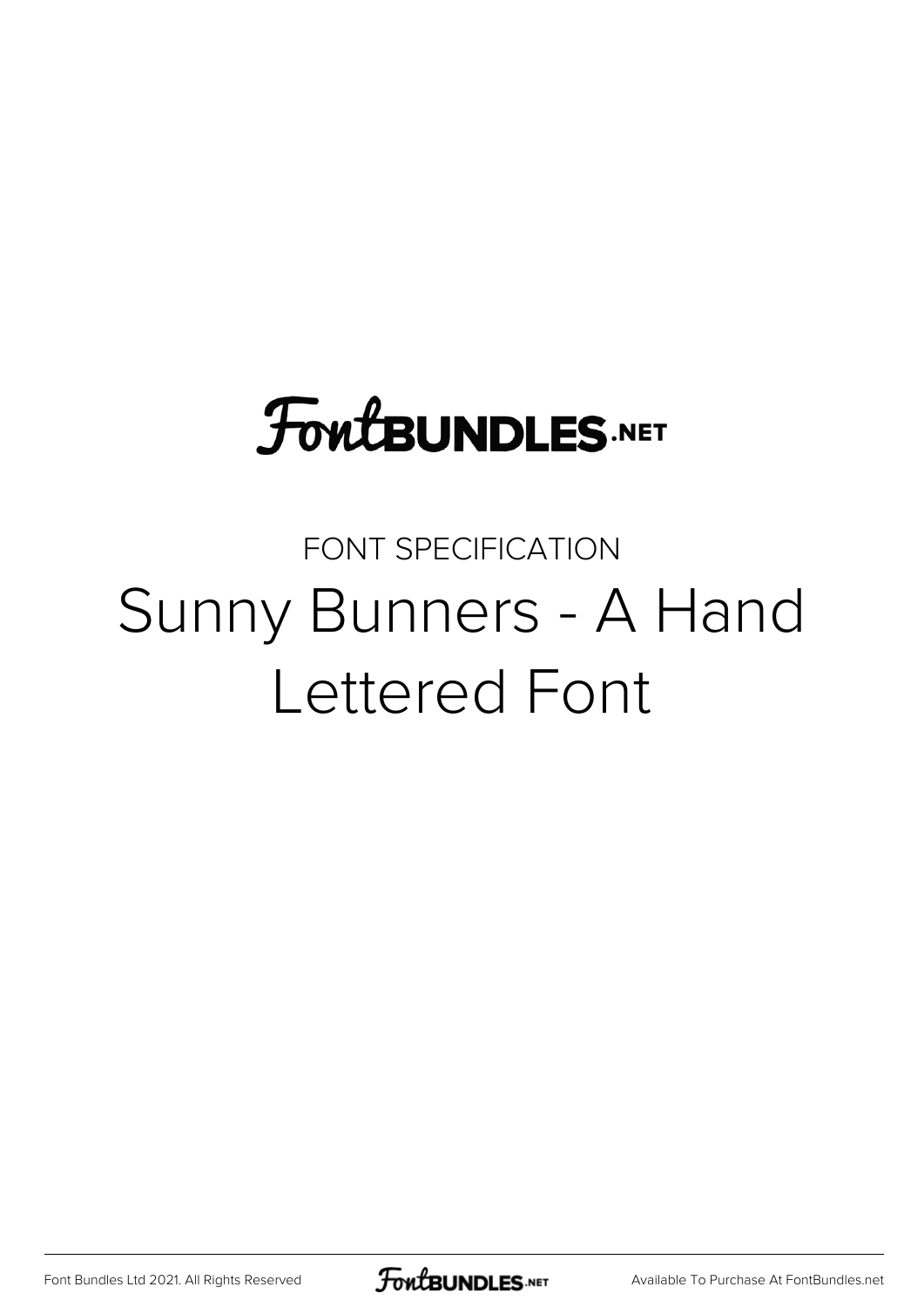### SunnyBunners - Medium

**Uppercase Characters** 

## ABCDEFGHIJKLMNO  $PQRSTUVWXYZ$

Lowercase Characters

abcdefghijklmnopgrst UVWXYZ

#### **Numbers**

0123456789

**Punctuation and Symbols** 

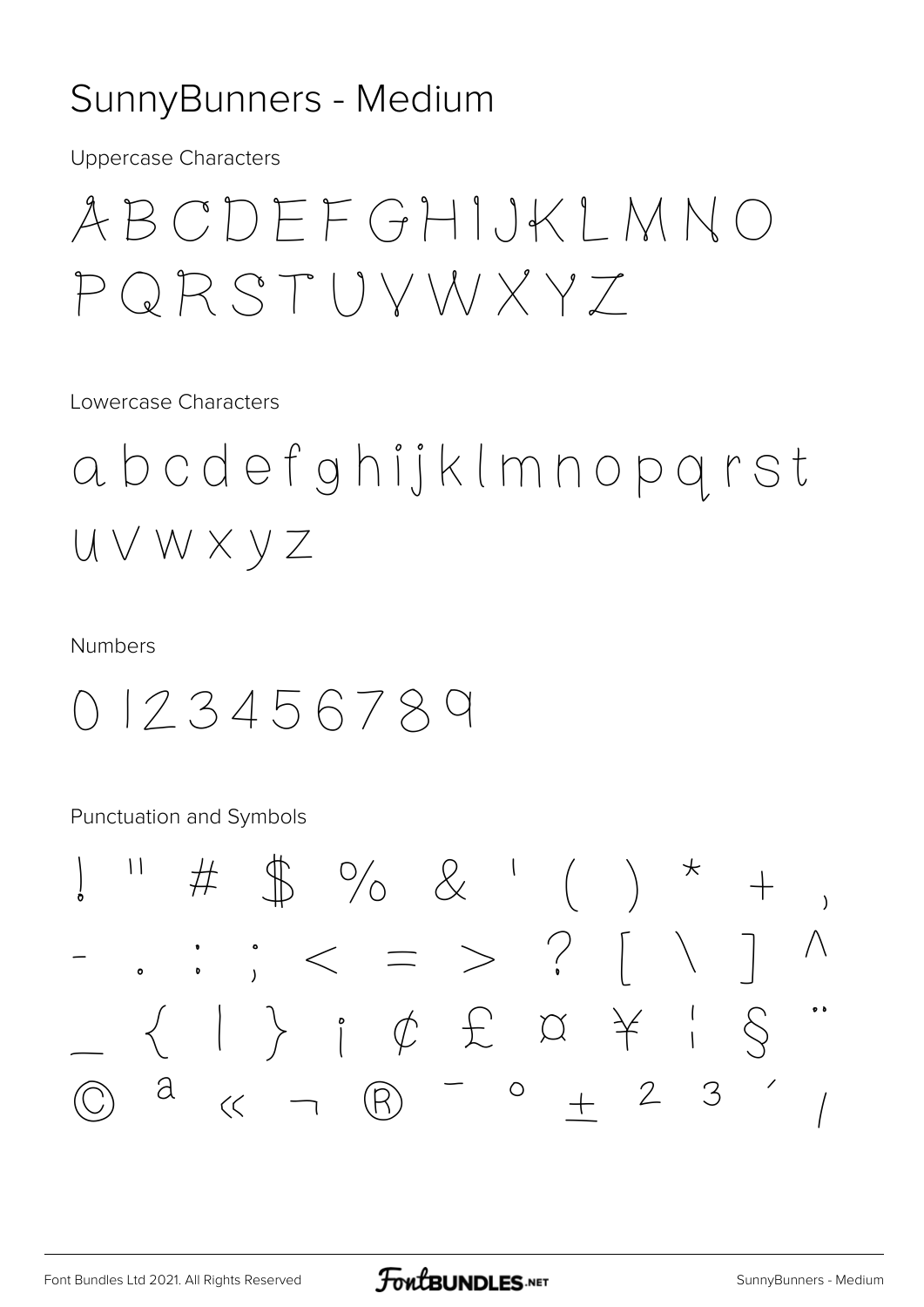



#### All Other Glyphs



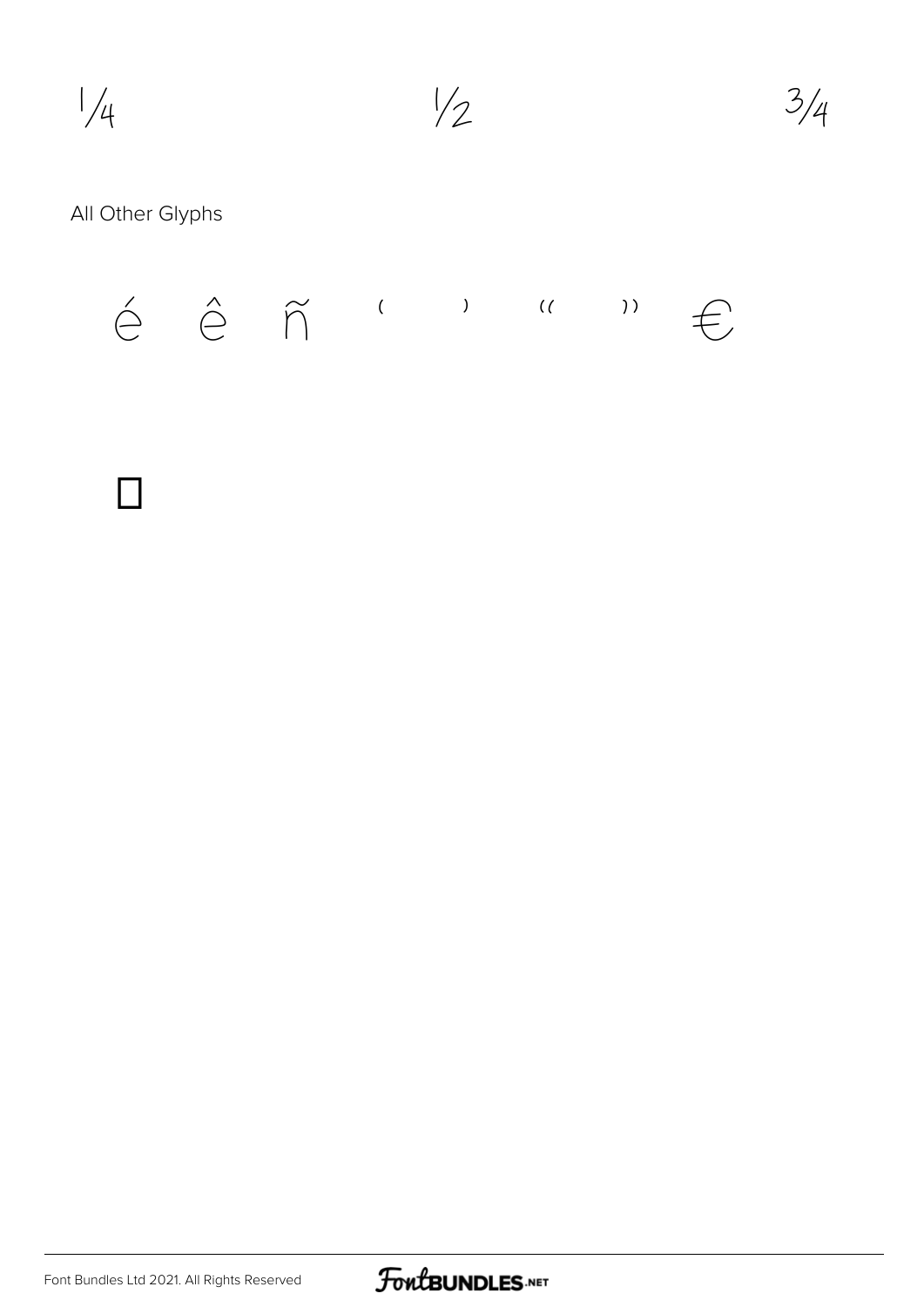## SunnyBunners - Medium

**Uppercase Characters** 

ABCDFFGHI JKI MNOPQ RSTUVVXY7

Lowercase Characters

abcdef ghij klmnopq r st uvwxyz

#### **Numbers**

0123456789

Punctuation and Symbols

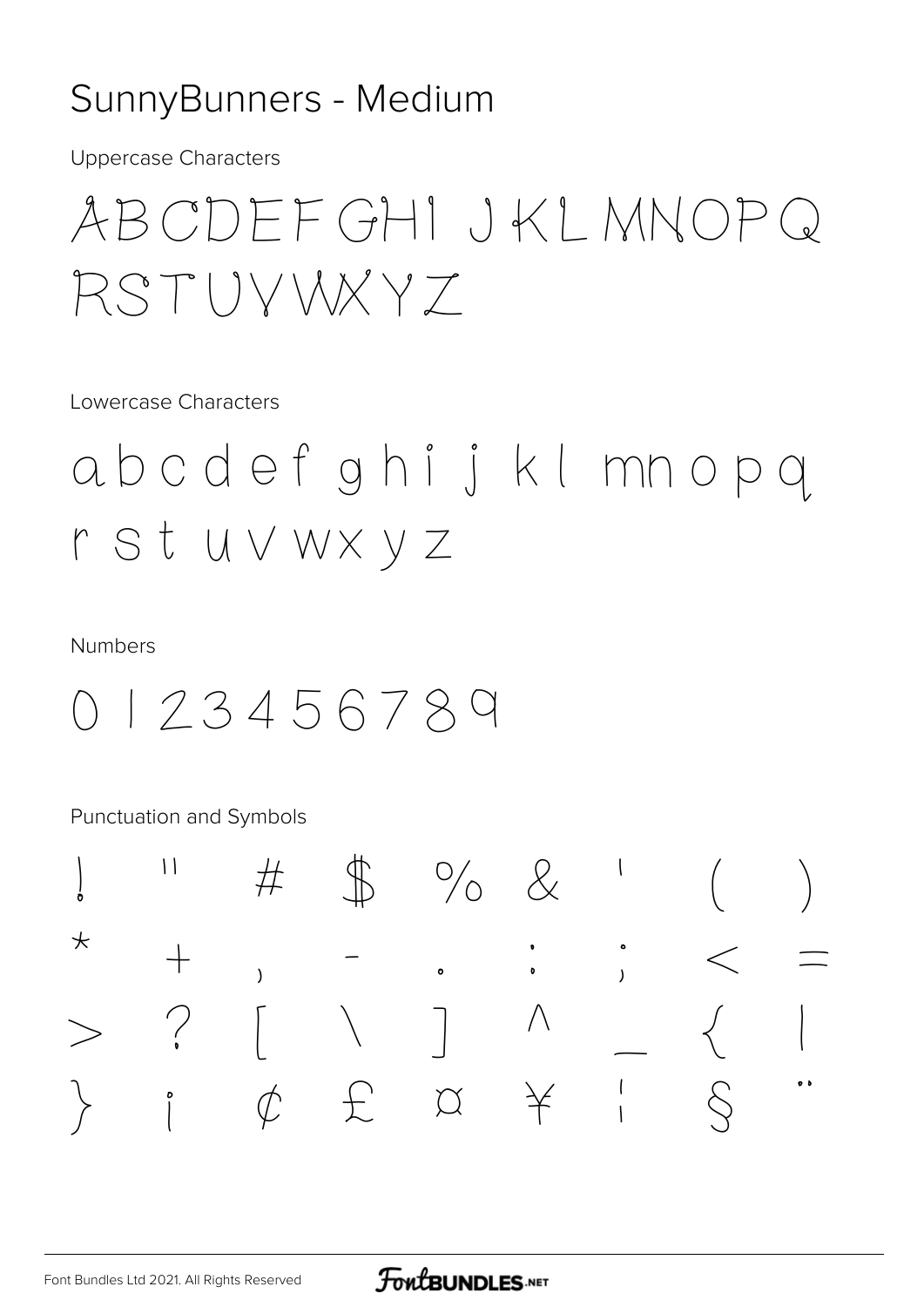

All Other Glyphs

## À Á Â Ã Ä Å Æ Ç È ÉÊËÌÍÎÏ  $\tilde{\rm N}$ Đ ÒÓÔÔÖרÙ  $\dot{u}$  $\hat{U}$   $\hat{U}$   $\hat{Y}$   $P$   $\hat{B}$   $\hat{a}$   $\hat{a}$ â ã  $\hat{a}$  æç è  $\hat{e}$   $\hat{e}$  ë ä ो